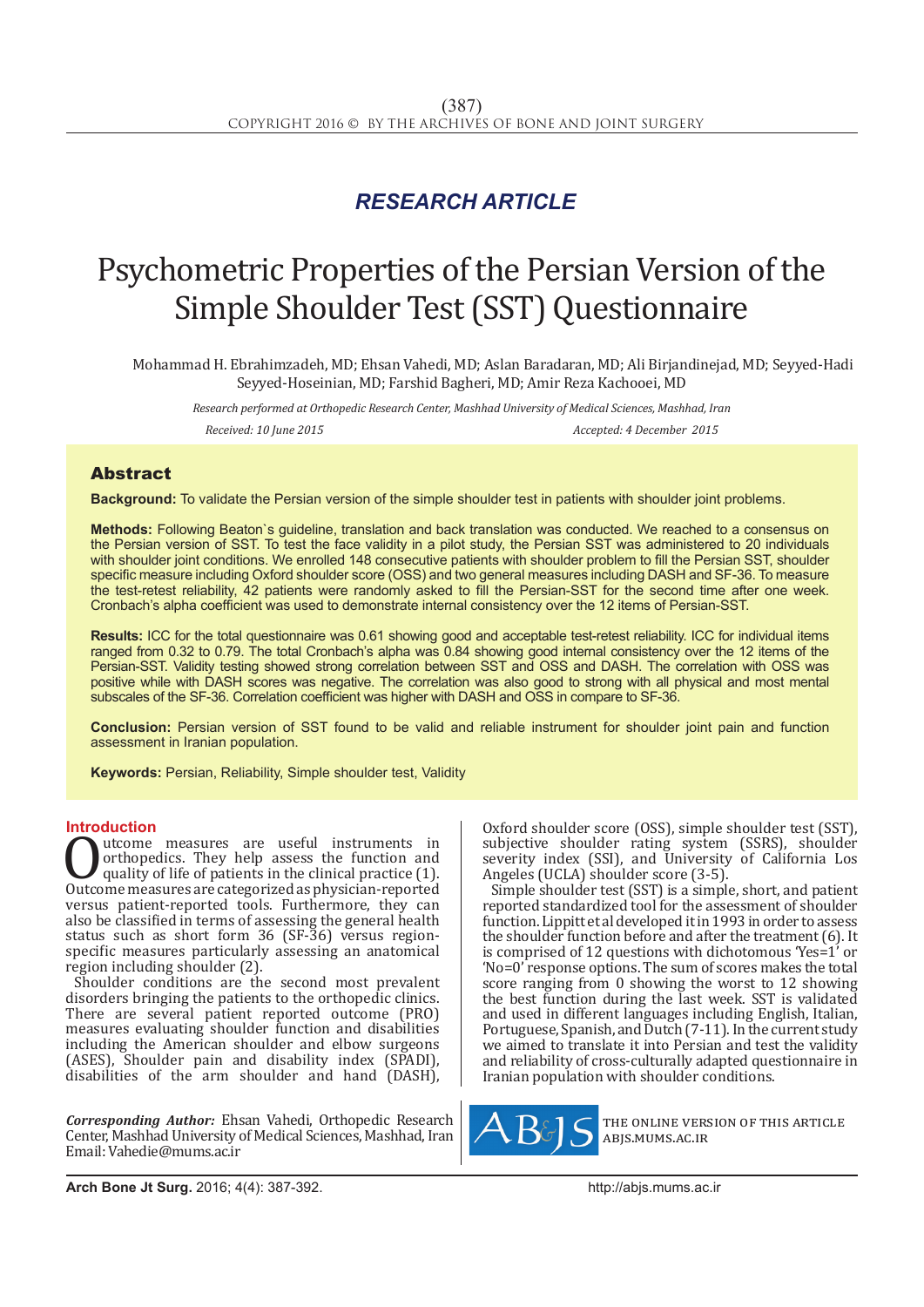#### **Materials and Methods**

We performed the study in 3 phases. In phase 1, translation and cultural adaptation was done according to Beaton's guideline (12) [Appendix 1]. In phase 2, was performed a pilot study to find the acceptability and difficulties in understanding the items. In phase 3, we administered the final version of the Persian-SST to patients with shoulder condition.

#### *Translation*

We used the forward-backward method according to the published guidelines for cross-cultural adaptation of health status measures to translate the original English SST into Persian (12). Initially, two native Persianspeaking researchers translated SST into Persian. The two drafts were compared in a session to reach to a consensus of about the translation and wording of the items. Furthermore, a native English speaker, who was not aware of the original SST, back translated the Persian draft into English. This version was then compared to the original SST and minor discrepancies were addressed [Appendix 1].

To test the face validity, we administered the Persian version to 20 patients with shoulder problems to find difficulties in understanding. There were minor issues that were addressed in the final Persian version.

#### *Patients*

Our Institutional Review Board approved this study and patients were verbally consented to fill the questionnaires. We enrolled 148 patients with different shoulder conditions from September 2013 to March 2014 [Tables 1; 2].

#### *Validity*

To test the validity of a questionnaire, it has to be tested over an already validated questionnaire to check whether any correlation exists in scores, which further shows that they both are measuring what they are supposed to measure. To test the validity of SST, one shoulder specific measure including Oxford shoulder score (OSS) and two general measures including DASH and SF-36 were also administered to the patients. OSS, DASH, and SF-36 have all been validated in Persian (13, 14). We used Spearman's correlation coefficient to show the level and direction of changes in scores of the SST in respect to other applied measures.

#### *Test-Retest Reliability*

To measure the test-retest reliability, 42 patients were randomly asked to fill the Persian-SST for the second time after one week. Patients did not receive major treatment in order to avoid substantial changes in symptoms over this period. Test retest reliability was tested using Intraclass correlation coefficient (ICC) with 95% confidence interval. *P*-values less than 0.05 were considered significant. Higher coefficients show better reproducibility of the tool.

#### *Internal consistency*

Cronbach's alpha coefficient demonstrates internal consistency over the 12 items of Persian-SST. Cronbach's

alpha between 0.70 and 0.90 is considered as good internal consistency while values above 0.90 shows excellent internal consistency. We also tested the internal consistency of the questionnaire after deletion of each item to check whether the consistency of the items increases without the deleted item.

#### **Results**

#### *Validity*

Testing for validity showed strong correlation between SST and OSS and DASH. The correlation with OSS was positive while with DASH scores was negative showing that it is measuring what it is supposed to measure because lower DASH scores show less disability, which is similar in context to that of higher OSS and SST scores. The correlation was also good to strong with all physical and most mental subscales of the SF-36. Correlation

| Table 1. Characteristics of patients with shoulder condition<br>$(N=148)$ |         |
|---------------------------------------------------------------------------|---------|
| Age, mean (SD)                                                            | 48 (15) |
| Sex, no. (%)                                                              |         |
| Male                                                                      | 78 (53) |
| Female                                                                    | 70 (47) |
| Career, no. (%)                                                           |         |
| Heavy worker                                                              | 43 (29) |
| Employee                                                                  | 12(8.0) |
| Jobless                                                                   | 10(7.0) |
| Housekeeper                                                               | 51 (35) |
| Retired                                                                   | 14(10)  |
| Missing                                                                   | 18 (11) |
| Education, no. (%)                                                        |         |
| School                                                                    | 50 (34) |
| Undergraduate                                                             | 29(20)  |
| Graduate                                                                  | 17(12)  |
| Post-graduate                                                             | 33(21)  |
| Missing                                                                   | 19 (13) |
| Involved side, no. (%)                                                    |         |
| Right                                                                     | 58 (39) |
| Left                                                                      | 53 (36) |
| Bilateral                                                                 | 37(25)  |
| Diagnosis, no. (%)                                                        |         |
| Frozen shoulder                                                           | 53 (36) |
| Dislocation                                                               | 7(5.0)  |
| Rotator cuff tear                                                         | 6(4.0)  |
| Fracture                                                                  | 31 (21) |
| Non-specific pain                                                         | 26 (17) |
| <b>Other</b>                                                              | 25(17)  |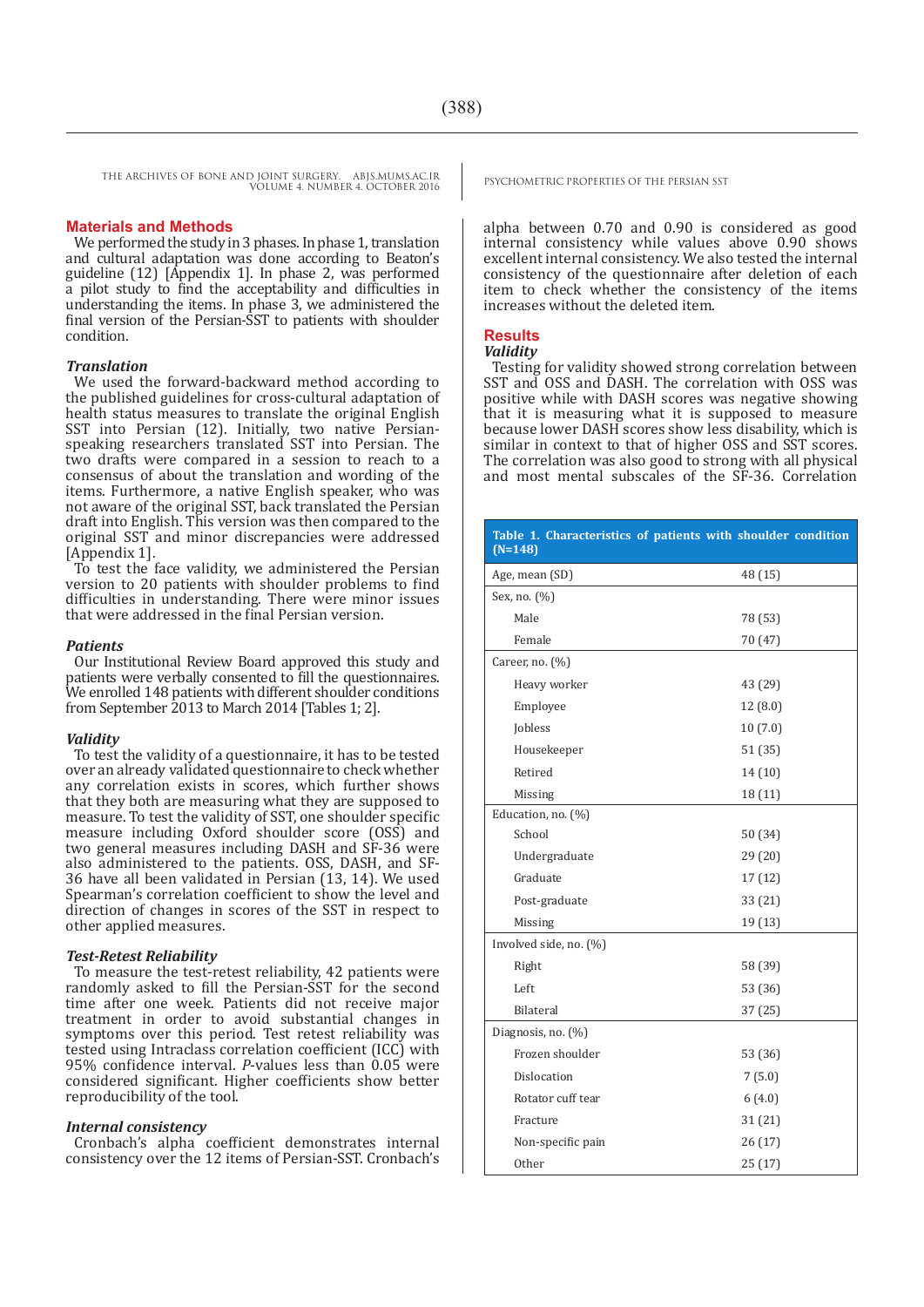| Table 2. Average disability, functional, and quality of life score of<br>patient with shoulder conditions |           |                 |  |
|-----------------------------------------------------------------------------------------------------------|-----------|-----------------|--|
|                                                                                                           | Mean (SD) | Range (Min-Max) |  |
| Shoulder Simple Test                                                                                      | 4.4(3.3)  | $0 - 12$        |  |
| <b>DASH</b>                                                                                               | 47 (24)   | $0 - 93$        |  |
| Oxford Shoulder Score                                                                                     | 25 (12)   | $0 - 48$        |  |
| SF-36                                                                                                     |           |                 |  |
| <b>PCS</b>                                                                                                | 37(10)    | $0 - 55$        |  |
| Physical functioning                                                                                      | 57 (26)   | $0 - 100$       |  |
| Role Physical                                                                                             | 33 (33)   | $0 - 100$       |  |
| Bodily pain                                                                                               | 41 (27)   | $0 - 100$       |  |
| General Health                                                                                            | 53 (20)   | $0 - 97$        |  |
| <b>MCS</b>                                                                                                | 43 (12)   | $0 - 62$        |  |
| Vitality                                                                                                  | 55 (20)   | $0 - 100$       |  |
| Social Functioning                                                                                        | 69 (29)   | $0 - 100$       |  |
| Role Emotional                                                                                            | 38 (37)   | $0 - 100$       |  |
| Mental Health                                                                                             | 57 (22)   | $0 - 100$       |  |

DASH=Disabilities of the Arm Shoulder and Hand, PCS: Physical Condition Scale, MCS: Mental Condition Scale

coefficient was higher with DASH and OSS in compare to SF-36 showing that region specific measures are more

| Table 3. Spearman's Correlation Coefficient (rho) between SST<br>and the other disability, functional, and quality of life measures |            |                  |  |  |
|-------------------------------------------------------------------------------------------------------------------------------------|------------|------------------|--|--|
|                                                                                                                                     | <b>SST</b> |                  |  |  |
|                                                                                                                                     | r          | $\boldsymbol{P}$ |  |  |
| <b>DASH</b>                                                                                                                         | $(-0.596)$ | < 0.001          |  |  |
| Oxford Shoulder Score                                                                                                               | 0.586      | < 0.001          |  |  |
| SF-36                                                                                                                               |            |                  |  |  |
| PCS                                                                                                                                 | 0.411      | < 0.001          |  |  |
| Physical functioning                                                                                                                | 0.454      | < 0.001          |  |  |
| Role Physical                                                                                                                       | 0.191      | 0.028            |  |  |
| Bodily pain                                                                                                                         | 0.218      | 0.010            |  |  |
| General Health                                                                                                                      | 0.218      | 0.011            |  |  |
| <b>MCS</b>                                                                                                                          | 0.151      | 0.094            |  |  |
| Vitality                                                                                                                            | 0.164      | 0.060            |  |  |
| Social Functioning                                                                                                                  | 0.239      | 0.005            |  |  |
| Role Emotional                                                                                                                      | 0.168      | 0.053            |  |  |
| Mental Health                                                                                                                       | 0.196      | 0.022            |  |  |

DASH=Disabilities of the Arm Shoulder and Hand, PCS: Physical Condition Scale, MCS: Mental Condition Scale

**Table 4. Internal consistency and test-retest reliability of the Persian version of the Simple Shoulder Test** 

|                  | (Intraclass Correlation Coefficient)   |            |                       |                              |         |
|------------------|----------------------------------------|------------|-----------------------|------------------------------|---------|
| <b>Ouestions</b> | Cronbach's<br>alpha if item<br>deleted | <b>ICC</b> | 95% CI                |                              |         |
|                  |                                        |            | Lower<br><b>Bound</b> | <b>Upper</b><br><b>Bound</b> | P value |
| $\mathbf{1}$     | 0.859                                  | 0.567      | 0.142                 | 0.780                        | 0.009   |
| $\overline{c}$   | 0.84                                   | 0.676      | 0.367                 | 0.834                        | 0.001   |
| 3                | 0.82                                   | 0.665      | 0.337                 | 0.830                        | 0.001   |
| $\overline{4}$   | 0.822                                  | 0.608      | 0.221                 | 0.803                        | 0.004   |
| 5                | 0.825                                  | 0.679      | 0.375                 | 0.837                        | < 0.001 |
| 6                | 0.824                                  | 0.788      | 0.587                 | 0.891                        | < 0.001 |
| 7                | 0.815                                  | 0.675      | 0.343                 | 0.838                        | 0.001   |
| 8                | 0.817                                  | 0.363      | $-0.249$              | 0.676                        | 0.095   |
| 9                | 0.83                                   | 0.717      | 0.444                 | 0.855                        | < 0.001 |
| 10               | 0.826                                  | 0.608      | 0.235                 | 0.799                        | 0.003   |
| 11               | 0.824                                  | 0.425      | $-0.105$              | 0.704                        | 0.050   |
| 12               | 0.834                                  | 0.318      | $-0.355$              | 0.654                        | 0.136   |
| <b>Total SST</b> | 0.841                                  | 0.610      | 0.226                 | 0.802                        | 0.004   |

SD=Standard Deviation, ICC=Intraclass Correlation Coefficient, CI=Confidence Interval

sensitive than general measures and more prone to be affected by the specific regional condition [Table 3]. *Test-retest reliability*

Intraclass correlation coefficient for the total questionnaire was 0.61 showing good and acceptable test-retest reliability. ICC for individual items ranged from 0.32 to 0.79. This variation may be because of a one-week interval between test and retest that may have affected the response to some items although major treatment was not received. However the reliability and reproducibility of the questionnaire is confirmed for the whole questionnaire [Table 4].

#### *Internal consistency*

The total Cronbach's alpha was 0.84 showing good internal consistency over the 12 items of the Persian-SST. Cronbach's alpha after deletion of each item did not exceed the total coefficient showing that all items are consistent and measure in a same direction [Table 4].

#### **Discussion**

The aim of our study was to assess the validity and reliability of the Persian-SST in Persian speaking population with shoulder conditions. We confirmed the validity and reliability of the Persian simple shoulder test questionnaire and usefulness of this instrument in quantifying pain and function of this specific joint.

One of the limitations to our study is that we administered the SST to patients who had the history of shoulder surgery or injection regardless of time limits in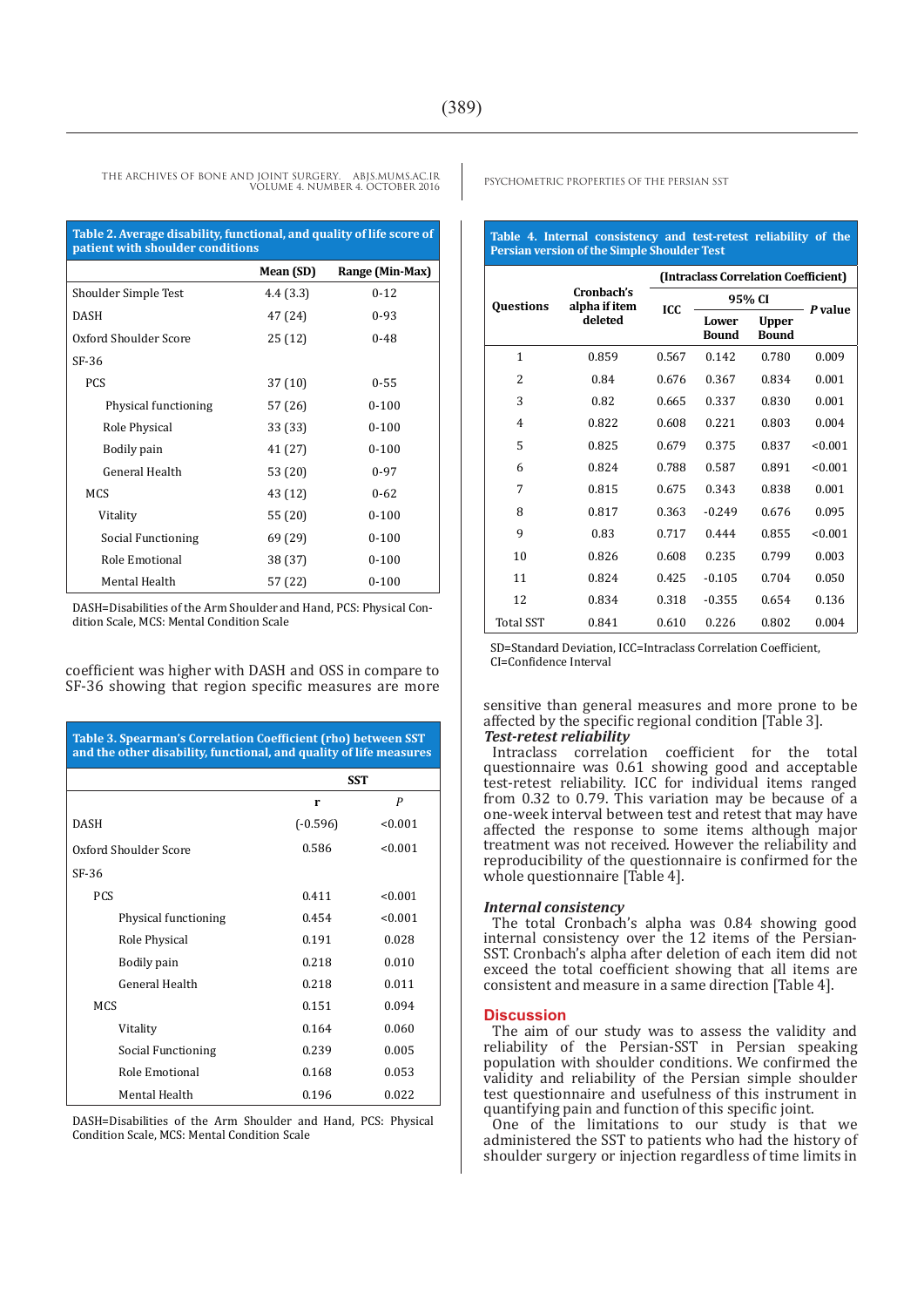terms of recent or remote surgery. This may have affected the responsiveness of patients with recent versus patients with remote surgery. Another limitation to our current study is testing the validity of the Persian SST over the two more general health related questionnaires including the DASH and SF-36 (2). However, both of them are patient-based questionnaires.

Internal consistency and test-retest reliability indicated good reliability of Persian-SST. Also measurement of Spearman`s correlation coefficient confirmed the construct validity of Persian-SST by showing strong correlation with Persian OSS, DASH, and majority of subscales of SF-36 questionnaires. In our study, Cronbach`s alpha was 0.84 showing good internal consistency and high level of reliability over the items. Test-retest reliability of Persian SST was 0.61 that was high enough to confirm the test-retest reliability and proved to be a reproducible tool.

DASH questionnaire was used in the validation process of Spanish and Dutch versions of SST (7, 9). Correlations between SST and DASH in Spanish and Dutch versions were stronger than Persian version (r=-0.73 in Spanish version and r=-0.74 in Dutch version compared to r=0.596 in Persian version). OSS questionnaire was used in validation process of Dutch and Persian versions. Correlation between SST and OSS was stronger in Dutch version than Persian version( $r=-0.74$  in respect to r=0.586). SF-36 questionnaire was used in validation process of Portuguese and Persian versions of SST (8). SST has fair correlation with SF-36 in Persian version compared to significant correlation with Portuguese version. Godfrey et al published results of their study about validity, reliability and responsiveness of SST in patients with shoulder instability and rotator cuff injuries in 2007 (11). The ICC for SST was >0.90 demonstrating an excellent test-retest reliability. Membrilla-Mesa et al tested the validity and reliability of Spanish version of SST (9). Cronbach's alpha was 0.79 and ICC was 0.91 showing high test-retest reliability. Validity determined

from the relation between Spanish SST and DASH was strong and inversely related (r=-0.73; *P*<0.001) and quite inversely related to VAS (r=-0.53; *P*< 0.001). There were poor and direct correaltions with Physical Component Scores and Mental Component Scores of SF-12, respectively. Validation of SST in Portuguese Brazilian population showed that Cronbach's alpha and ICC were 0.82 and 0.84, respectively (8). In another study by van Kampen et al, the Dutch version of SST was validated with a good internal consistency (alpha=0.78), and a excellent test-retest reliability  $(ICC=0.92)$  (7). There were strong correlations between the Dutch version of SST and the DASH ( $r=-0.74$ ) as well as OSS ( $r=-0.74$ ). For the Italian version of SST authors showed that the Italian versions of UCLA shoulder scale, SPADI, and SST are valid and reliable instruments (10).

Simple Shoulder Test is a reliable and valid instrument for the assessment of shoulder conditions, which showed to be applicable in different cultures and languages. Using an identical technique in our validation studies, we confirmed that Simple Shoulder Test is a standardized outcome measure for the assessment of shoulder pain and dysfunction (3, 15).

Mohammad H. Ebrahimzadeh MD Ehsan Vahedi MD Aslan Baradaran MD Ali Birjandinejad MD Seyyed-Hadi Seyyed-Hoseinian MD Farshid Bagheri MD Amir Reza Kachooei MD Orthopedic Research Center, Mashhad University of Medical Sciences, Mashhad, Iran

#### **References**

- 1. Kennedy CA, Beaton DE, Smith P, Van Eerd D, Tang K, Inrig T, et al. Measurement properties of the QuickDASH (disabilities of the arm, shoulder and hand) outcome measure and cross-cultural adaptations of the QuickDASH: a systematic review. Qual Life Res. 2013; 22(9):2509-47.
- 2. Kachooei AR, Ebrahimzadeh MH, Erfani-Sayyar R, Salehi M, Salimi E, Razi S. Short Form-McGill Pain Questionnaire-2 (SF-MPQ-2): a cross-cultural adaptation and validation study of the persian version in patients with knee osteoarthritis. Arch Bone Jt Surg. 2015; 3(1):45-50.
- 3. Ebrahimzadeh MH, Birjandinejad A, Golhasani F, Moradi A, Vahedi E, Kachooei AR. Cross-cultural adaptation, validation, and reliability testing of the Shoulder Pain and Disability Index in the Persian population with shoulder problems. Int J Rehabil Res. 2015; 38(1):84-7.
- 4. Ebrahimzadeh MH, Moradi A, Vahedi E, Kachooei AR, Birjandinejad A. Validity and reliability of the persian version of shortened disabilities of the arm, shoulder and hand questionnaire (Quick-DASH). Int J Prev Med. 2015; 6(5):59.
- 5. Kachooei AR, Moradi A, Janssen SJ, Ring D. The influence of dominant limb involvement on DASH and QuickDASH. Hand (N Y). 2015; 10(3):512-5.
- 6. Lippitt SB, Harryman DT, Matsen FA, Fu FH, Hawkins RJ. A practical tool for evaluating function: the simple shoulder test. The shoulder: a balance of mobility and stability. Rosemont, IL: American Academy of Orthopaedic Surgeons; 1993. P. 501-18.
- 7. Van Kampen DA, van Beers LW, Scholtes VA, Terwee CB, Willems WJ. Validation of the Dutch version of the Simple Shoulder Test. J Shoulder Elbow Surg. 2012; 21(6):808-14.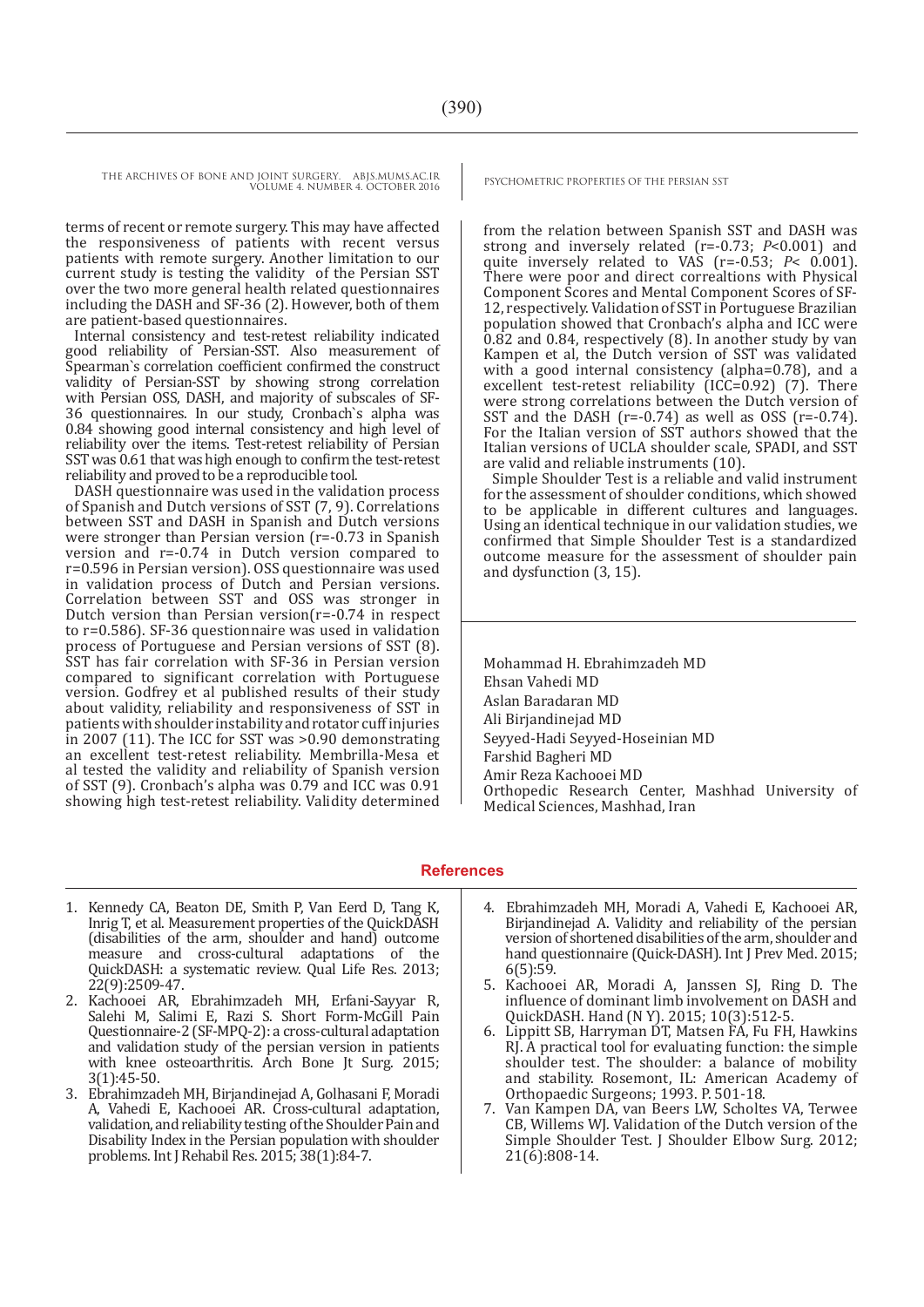- 8. Neto JO, Gesser RL, Steglich V, Bonilauri Ferreira AP, Gandhi M, Vissoci JR, et al. Validation of the Simple Shoulder Test in a Portuguese-Brazilian population. Is the latent variable structure and validation of the Simple Shoulder Test Stable across cultures? PloS One. 2013; 8(5):e62890.
- 9. Membrilla-Mesa M, Tejero-Fernández V, Cuesta-Vargas A, Arroyo-Morales M. Validation and reliability of a Spanish version of Simple Shoulder Test (SST-Sp). Qual Life Res. 2015; 24(2):411-6.
- 10. Marchese C, Cristalli G, Pichi B, Manciocco V, Mercante G, Pellini R, et al. Italian cross-cultural adaptation and validation of three different scales for the evaluation of shoulder pain and dysfunction after neck dissection: University of California-Los Angeles (UCLA) Shoulder Scale, Shoulder Pain and Disability Index (SPADI) and Simple Shoulder Test (SST). Acta Otorhinolaryngol Ital. 2012; 32(1):12-7.
- 11. Godfrey J, Hamman R, Lowenstein S, Briggs K, Kocher

M. Reliability, validity, and responsiveness of the simple shoulder test: psychometric properties by age and injury type. J Shoulder Elbow Surg. 2007; 16(3):260-7.

- 12. Beaton DE, Bombardier C, Guillemin F, Ferraz MB. Guidelines for the process of cross-cultural adaptation of self-report measures. Spine. 2000; 25(24):3186-91.
- 13. Mousavi SJ, Parnianpour M, Abedi M, Askary-Ashtiani A, Karimi A, Khorsandi A, et al. Cultural adaptation and validation of the Persian version of the Disabilities of the Arm, Shoulder and Hand (DASH) outcome measure. Clin Rehabil. 2008; 22(8):749-57.
- 14.Montazeri A, Goshtasebi A, Vahdaninia M, Gandek B. The Short Form Health Survey (SF-36): translation and validation study of the Iranian version. Qual Life Res. 2005; 14(3):875-82.
- 15. Kilinc AS, Ebrahimzadeh MH, Lafosse L. Subacromial internal spacer for rotator cuff tendon repair: "the balloon technique". Arthroscopy. 2009;25(8):921-4.